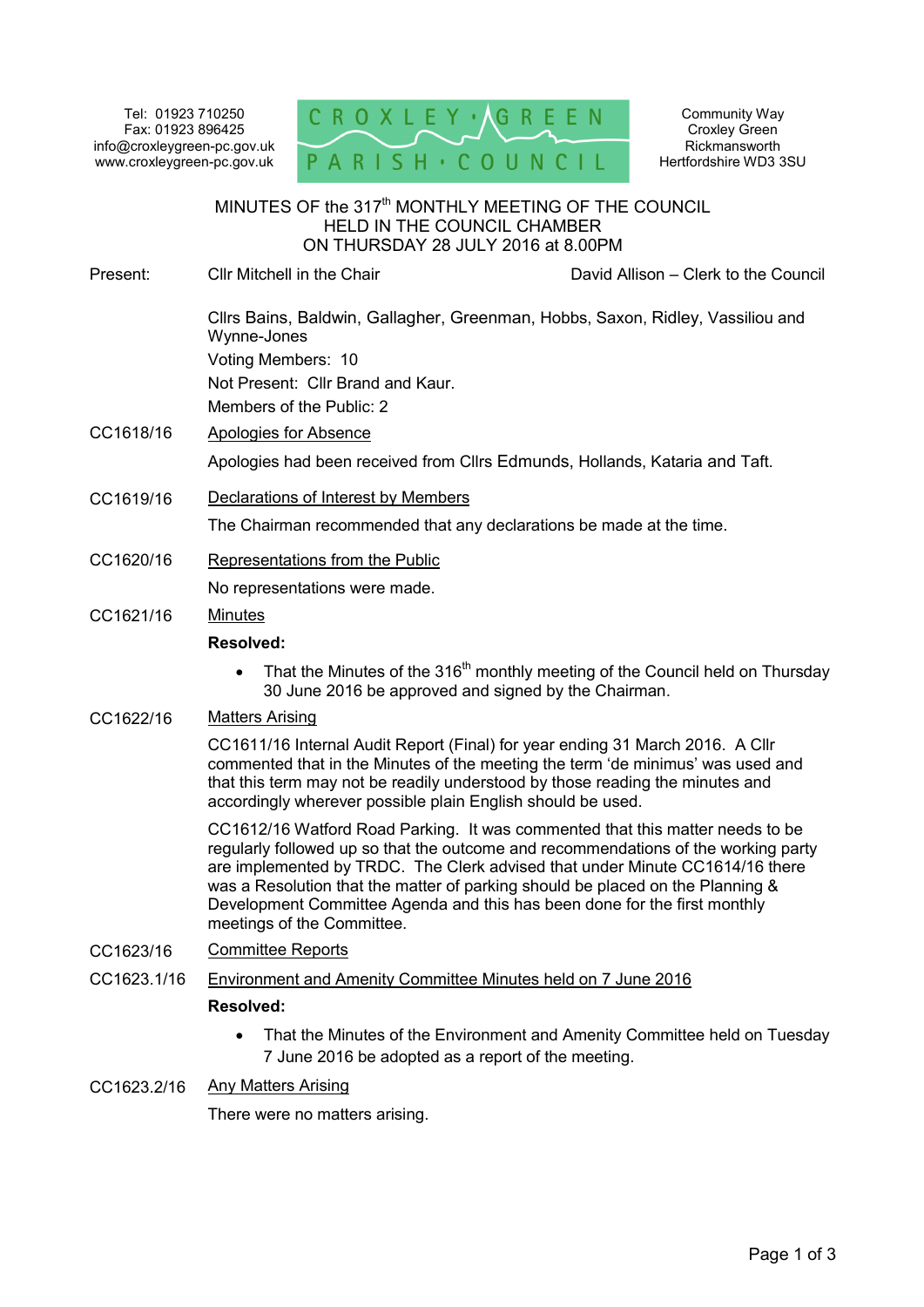# CC1623.3/16 Planning and Development Committee held on Wednesday 1June and Wednesday 15 June 2016

# **Resolved:**

- That the Minutes of the Planning and Development Committee held on Wednesday 1 June and Wednesday 15 June 2016 be adopted as a report of the meeting.
- CC1623.4/16 Any matters arising

There were no matters arising.

- CC1623.5/16 Finance and Administration Committee of Thursday 9 June 2016 **Resolved:** 
	- That the Minutes of the Finance and Administration Committee held on Thursday 9 June 2016 be adopted as a report of the meeting.
- CC1623.6/16 Any matters arising

There were no matters arising.

## CC1624/16 Land Transfer/Reacquisition

The Chairman introduced this item and referred to the Supporting Paper circulated with the Agenda. The Chairman explained that TRDC had now produced a policy document in regard to potential land transfer which would now enable the Council to enter into discussion with them on sites which this Council were interested in and set out in the Appendix B of the Supporting Paper. The Chairman asked Members that if there are other sites which were not listed to let the Clerk know so they can be added.

The Chairman stated that the purpose of the Agenda item was to seek the approval of Council to proceed with negotiations with TRDC. It was made clear that the Council will need to produce a business plan and accordingly this is something which the working party will need to develop and would need to consider any necessary additional resources to successfully manage any land acquired.

The meeting discussed the merits of leasehold versus freehold and were of the opinion that freehold with a 'claw back' provision to TRDC (the land would be handed back to TRDC in the unlikely event of anything happening to the Parish Council) was the preferred route. The Chairman indicated that he had discussed this informally with District Councillors who were equally supportive of the freehold with claw back option with one exception being Cllr Chris Lloyd who thought that land should be on a very long lease.

### **Resolved:**

- That an application be made to TRDC for land transfer under their policy;
- That the Clerk and the Chairman meet with Chris Hope, TRDC, to discuss and agree a process and timetable;
- That Land Transfer Working Party progresses the application;
- That the sites listed in Appendix B of the Supporting Paper plus those advised to the Clerk be included in land transfer discussions and that the working party is delegated to finalise this list;
- Regular reports to Council are given.

### CC1625/16 TRDC's Local Area Forum

The Chairman introduced this item and explained that any verbal report given by a Cllr at this meeting would not be minuted given TRDC's previous decision not to minute its own meeting. The Chairman invited any Member to give a verbal report.

Cllr Gallagher offered to give the report and proceeded to do so.